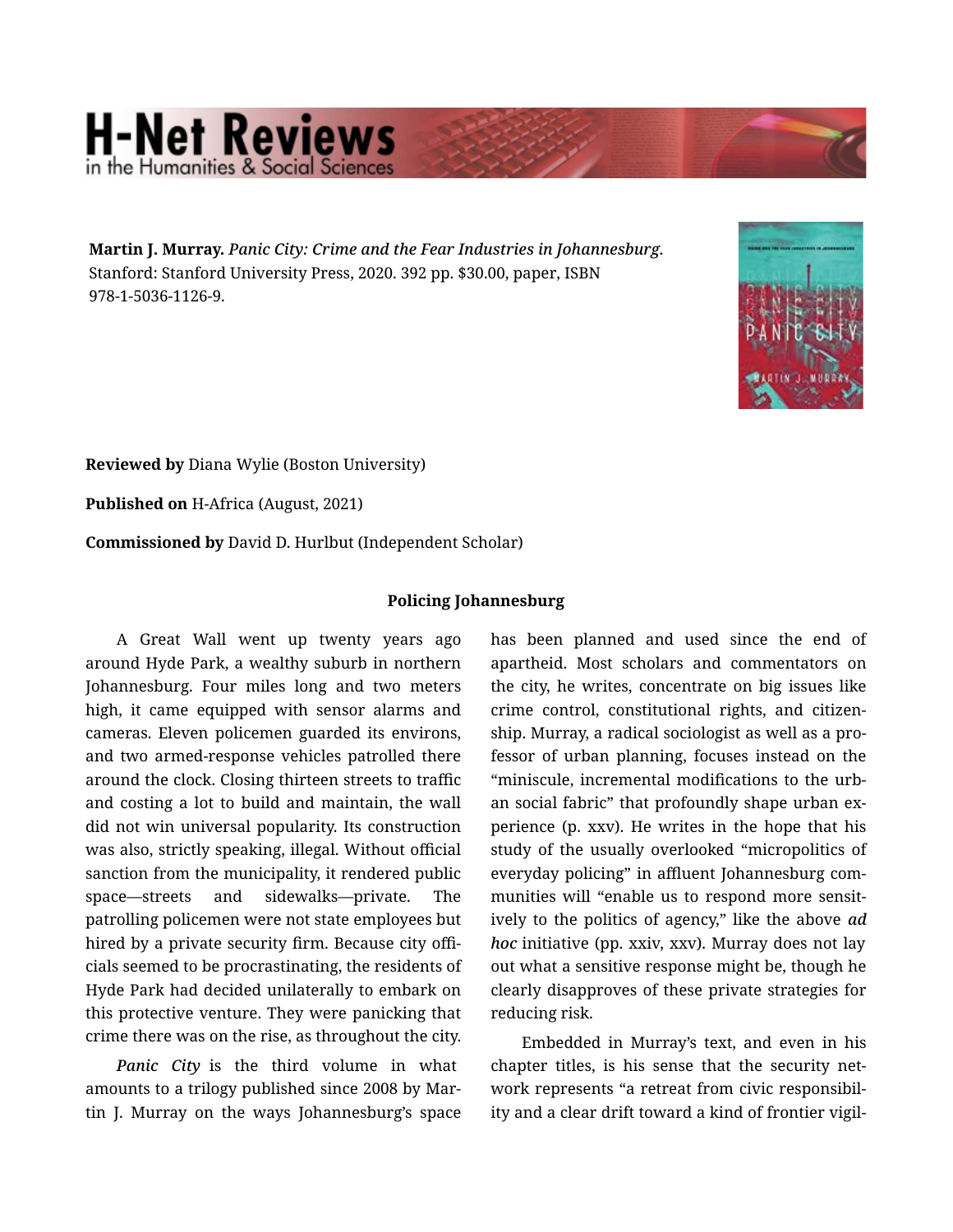ante mentality with its libertarian communitarian logic" (p. 95). Acts of private policing like the Great Wall threaten popular freedom to move around. There is a real danger that this kind of policing and the way urban space is designed—fortress homes, high walls, boom-gated streets—will lead those who are under- or unemployed to be ex‐ cluded from the city. Murray sums up in one re‐ sounding sentence his underlying sense of what is at stake: "This obsessive securitization of everyday life has resulted in the evisceration of civil rights, the criminalization of the poor (by outlawing their tactics of survival), and the abandonment of the uniform application of the rule of law" (p. 114).

Murray's revelations about the massive and speedy growth of the "fear industries" can be stunning. He writes, for example, that the private security industry now employs more people than the mining sector. Private policemen outnumber by two to one the public police force and the milit‐ ary *combined*. Even the official South African Po‐ lice Services (SAPS) has hired private security companies, which can afford more and better weapons, in addition to armored vehicles, highspeed cars, and tracking devices, not to mention ambulances. SAPS has largely ceded guarding and patrolling the suburbs to private companies in or‐ der to focus on making arrests and gathering evid‐ ence about drug-trafficking, heists, and violent crimes, which are especially prevalent in the over‐ crowded townships.

Murray based *Panic City* on a decade's worth of research trips (2008-18) to interview an im‐ pressive roster of people associated with the security industry, both providers and customers; he also kept up with the extensive local commentary on crime and security and even conducted ethno‐ graphic fieldwork in the crime-ridden neighbor‐ hood of Hillbrow. He lays out his findings in chapters that keep repeating his overarching argu‐ ments, in effect making it easy for urban studies professors to assign only selected chapters to their students.

Murray opens by taking the reader first through an abstract examination of crime "dis‐ course" (p. 38), a sign that his interest in crime lies mainly in its use as a "social construct[], or rhetor‐ ical device[], with mythic characteristics" (p. xix). He moves on to note that the policing paradigm has been shifting since the early 1990s: private se‐ curity companies have been taking over entire neighborhoods and becoming proactive by using mobile street patrols, CCTV monitoring, road clos‐ ures and boom gates, and stop-and-frisk tactics. He then pivots to siege architecture, showing how modernist open space and transparency were jet‐ tisoned in favor of inward-looking enclosures.

His final section zeroes in on the "fear indus‐ tries" that "profit from insecurity" (p. 117). Those industries include not only the private companies but also the neighborhood associations that organ‐ ized to hire them. Voluntary Community Active Protection (CAP) groups get official permission to create Residential Improvement Districts (RIDs), which take formerly public space—like parks, playgrounds, sidewalks, and streets—and make it into "mass private property" (p. 118). They do so mainly by hiring firms whose employees—two per vehicle (a driver and a "shooter")—drive around looking for "Bravos" or "Bravo Mikes" (young Black men) to stop and frisk, in case they might be thieves. Patrols of ordinary citizens called Com‐ munity Policing Forums (CPFs, established by the state in 2006) join in, engaging enthusiastically in the control and surveillance of their streets. In poorer peri-urban communities, the CPFs often rough up suspects, but wealthier neighborhoods achieve the same end by, for example, hounding squatters out of vacant land and getting them ar‐ rested. "Penal populism," to use Murray's nice phrase, extends across South African society to all races and classes (p. 224).

Because Murray's familiarity with South Africa is broad and deep, no one could accuse him of having been drawn voyeuristically to its some‐ times spectacular crimescape. On the contrary,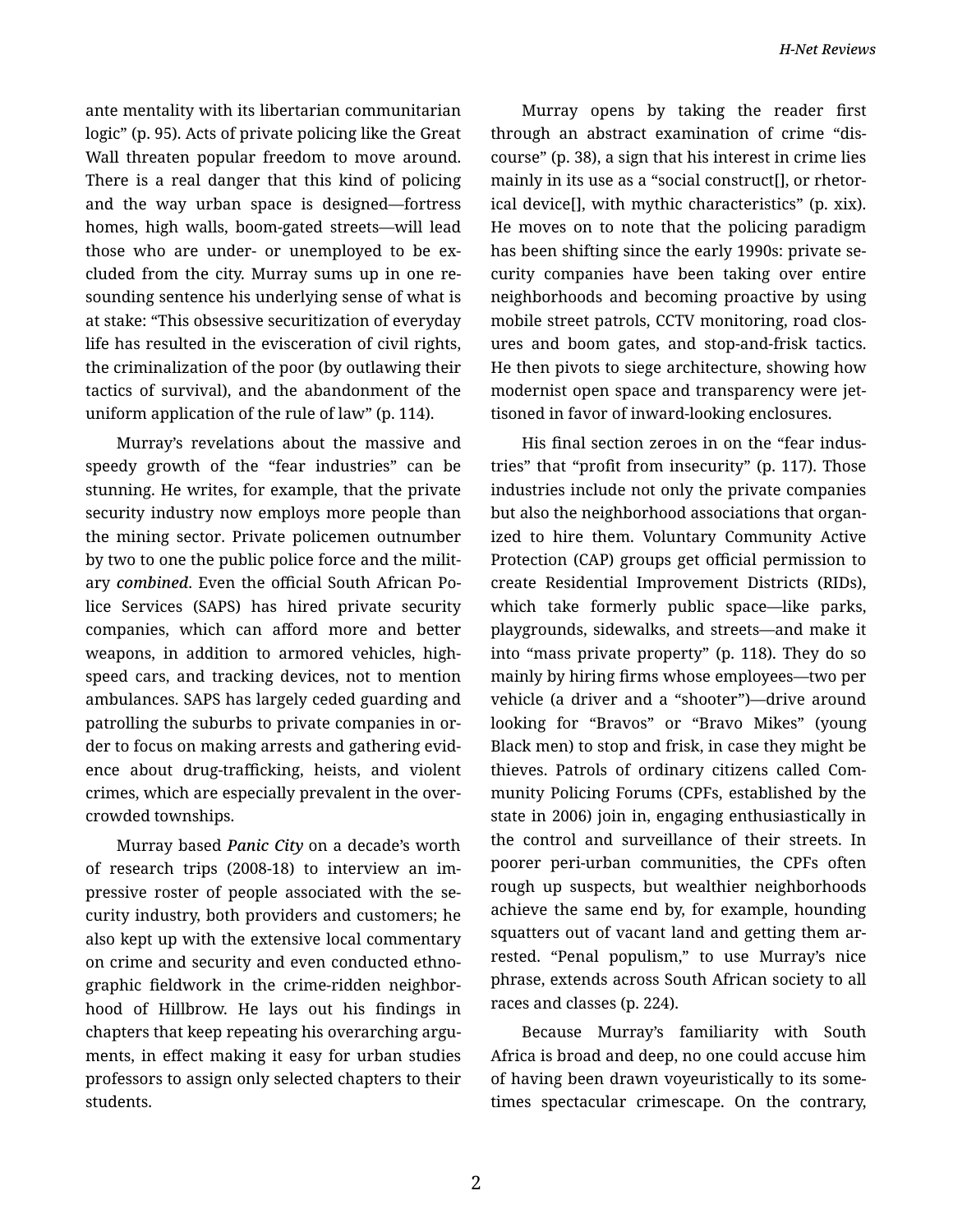one might wish he had given his readers a richer sense of what is driving people in all strata of soci‐ ety to "obsess" about crime. Only occasionally does he refer to frightening experiences like the approach of a three-car convoy carrying fifteen highly organized thieves, some of whom may have had military experience. Despite the first word in its subtitle, the focus of this book is really not on crime but on the perception of, and actions taken against, crime. The dimensions of the crime wave are, in any case, hard to define because the statist‐ ics are inaccurate.

Another deliberate lacuna lies in the absence of poor people themselves. A focus on the north‐ ern suburbs means that the less wealthy, including how they deal with crime, are relegated mainly to the epilogue on Hillbrow.

While Murray may have justifiable reasons to sideline discussion of actual crimes and of the non-affluent, it is hard to defend some of his word choices. When he deploys psychological words like "obsession," "fantasy," "neurosis," or "hallucinat‐ ory," he comes dangerously close to pathologizing the reactions of people who have good reason to feel frightened. He also underestimates their awareness of root causes of crime.[1] When these people are white, as they often but not always are, is it fair to racialize their desire for class separa‐ tion by saying they are "invariably" yearning for racial exclusivity (p. 69)? Surely not. Further, are efforts to save aesthetically pleasing urban spaces in general and the Central Business District in par‐ ticular driven solely by the desire to attract capital and lure tourists?[2]

Recourse to private security, like anger at poor service delivery, exists in a particular political context. Understanding that context would entail an assessment of governance by the African Na‐ tional Congress (ANC) so that the "neuroses" could be linked to actual policy decisions. Why, for ex‐ ample, does the state lack the resources to fund an official police force adequate to the city's criminal challenges? (Why does the Rand Merchant Bank offer to pay to maintain its local police station?) Knowing more about the syphoning off of public monies by political players would have enhanced *Panic City*'s power to explain the contemporary crimescape. The ANC is mentioned only once and the Democratic Alliance, the official opposition that claims to run all of the best-performing muni‐ cipalities in South Africa, not at all. If the break‐ down of the state monopoly over the legitimate use of force was "neither inevitable nor neces‐ sary," what exactly happened to bring it about (p. xii)?

By sidelining politics and history, *Panic City* will probably disappoint South Africans and oth‐ ers who might have hoped that a book of this nature would suggest a way forward. They might have wished that Murray had taken us beyond the pessimism of radical critics like Mike Davis who see the urban future of the Global South in dysto‐ pian terms.[3] Unlike Marxist geographer David Harvey, who urges the formation of a broad social movement to secure the "right to the city," Murray does not point the way to a solution.[4] His exceed‐ ingly well-informed study does, however, lay im‐ portant groundwork that should benefit compar‐ ative efforts to define what is in fact a global threat. What is at stake globally, as Murray elo‐ quently writes, is no less than "the death of the public city, that is, the classically liberal dream of the modern metropolis as open congregating space—the civic habitat for the entertainment and pleasure of free citizens" (p. 35).

## Notes

[1]. The following statement seems less like a revelation than an observation commonly, if not universally, heard in Johannesburg: "What one needs to understand is how enduring inequalities, persistent poverty and limited opportunities for upward mobility reproduce the victimization and criminalization of the poor, the indifference to their plight, the disregard of their rights, and their lack of access to justice" (p. 37).